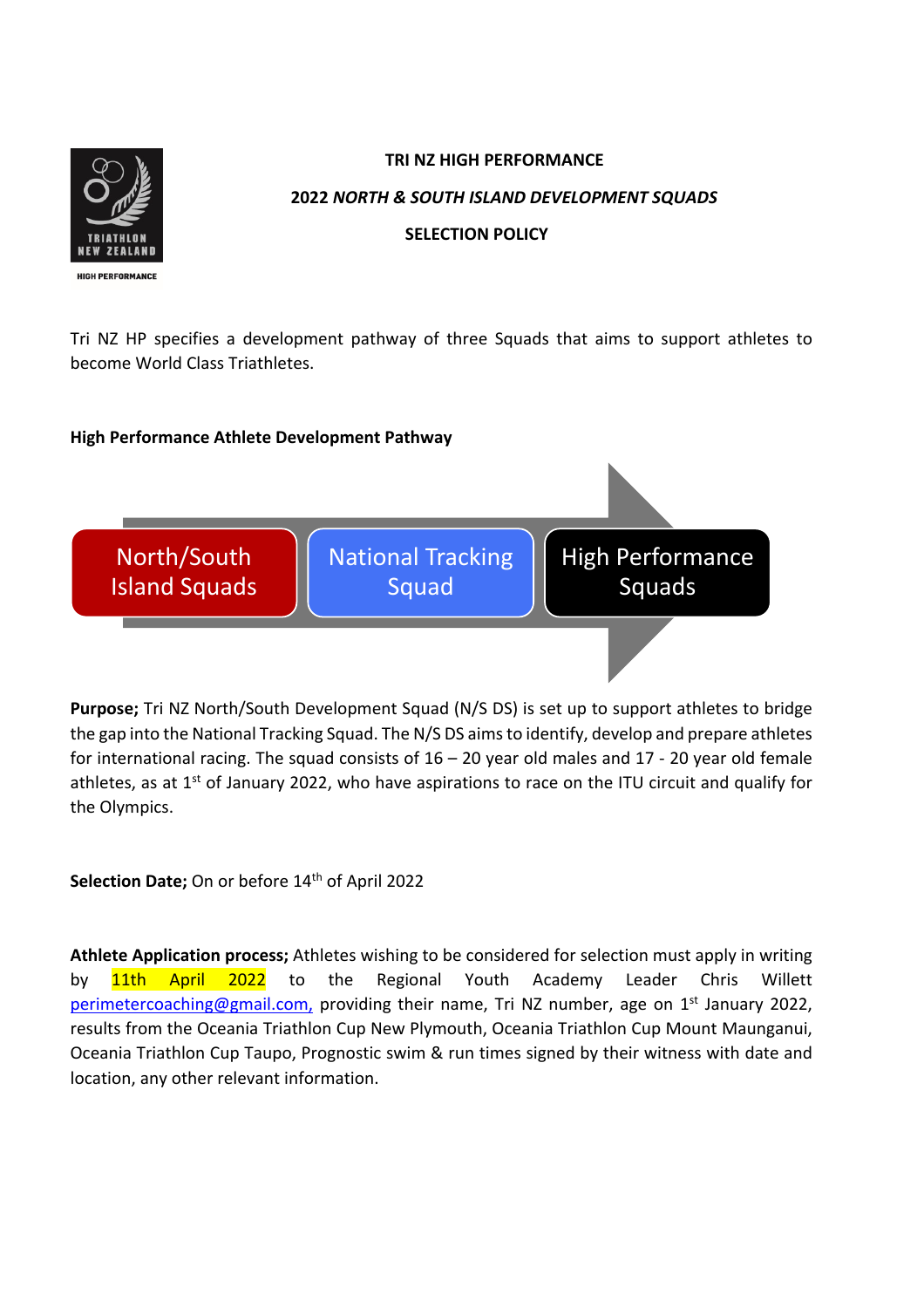**Eligibility:** The N/S DS Selection Panel may only consider an Athlete for selection who is an Eligible Athlete as at the Selection Date. An Athlete will only be an Eligible Athlete if the Athlete:

- (a) is a member of Good Standing of Tri NZ; and
- (b) has demonstrated to the satisfaction of the Selection Panel they are not suffering any physical or mental impairment that would prevent them from competing to the best of their ability; and
- (c) Agrees to all the conditions within the Tri NZ HP Athlete Contract or Agreement (as applicable) or has confirmed that he or she will sign an Athlete Contract or Commit to the Athlete Code of Conduct(as applicable) if selected**;** and
- (d) has in the view of the Selectors not acted in such a manner so as to bring the Athlete, the sport, Tri NZ or the World Triathlon into public disrepute; and
- (e) to Tri NZ's knowledge, has not used or administered any substance which, if it had been detected as being present in the Athlete's body tissue or fluids, would have constituted doping, or used any prohibited method or committed any other doping offence as defined in Tri NZ's, World Triathlon's or WADA's regulations.

**Selection process**: Each year Tri NZ north South Selection Panel is not obliged to but can select, at its sole discretion, up to 12 athletes. Selection will be based on achieving the Aim of the this policy and subject to the final number of athletes who will receive TAPS, which will be known on or before the 15th April 2022, then based on performances at the following events at the Panel's discretion.

- (a) Oceania Triathlon Cup New Plymouth on the  $27<sup>th</sup>$  of March 2022
- (b) Oceania Triathlon Cup Mount Maunganui on the 3rd of April 2022
- (c) Oceania Triathlon Cup Taupo on the  $10<sup>th</sup>$  of April 2022
- (d) The athletes score on the TriNZ prognostic model
- (e) Any other information the Selection Panel consider relevant

**HP Prognostic Model for National Tracking Squad;** In combination with race results athletes must achieve a minimum combined swim (200m) + run (1.5km) % total of **170%** to be **considered** for the N/S DS As an example, if you are a female athlete and you swim 2.21 for 200m and run 4.49 for 1.5km you would get 89% for the swim + 83% for the run with a combined total of 172%. Athletes that achieve 170% **aren't** automatically selected to the squad. I haven't checked this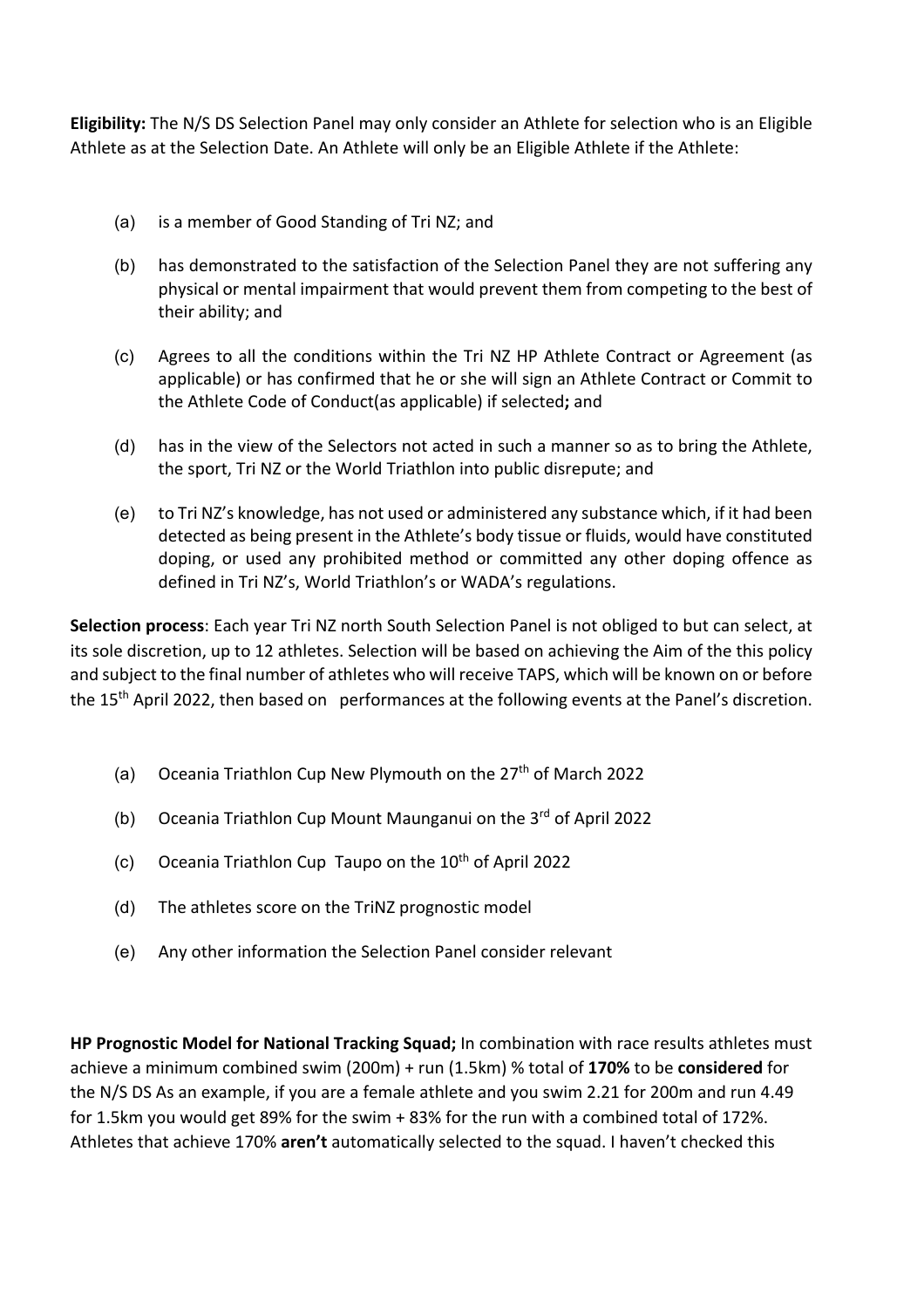|                                                             | <b>TriNZ PROGNOSTIC MODEL</b>                                |                    |                     |                    |                      |                    |                     |                    |
|-------------------------------------------------------------|--------------------------------------------------------------|--------------------|---------------------|--------------------|----------------------|--------------------|---------------------|--------------------|
| Select run distance from this dropdown list to change table |                                                              |                    | 1.5                 |                    |                      |                    |                     |                    |
|                                                             | Select swim distance from this dropdown list to change table |                    |                     | 200                |                      |                    |                     |                    |
|                                                             |                                                              |                    |                     |                    |                      |                    |                     |                    |
|                                                             | <b>Females</b>                                               |                    |                     |                    | <b>Males</b>         |                    |                     |                    |
|                                                             | <b>Swim Distance</b>                                         | 200                | <b>Run Distance</b> | 1.5                | <b>Swim Distance</b> | 200                | <b>Run Distance</b> | 1.5                |
| %Prog                                                       | <b>Female Swim</b>                                           | <b>FSwimPace</b>   | <b>Female Run</b>   | <b>FRunPace</b>    | <b>Male Swim</b>     | <b>MSwimPace</b>   | <b>Male Run</b>     | <b>MRunPace</b>    |
| 100.0%                                                      | 02:07.0                                                      | 01:03.5            | 0:04:07             | 02:44.7            | 01:59.0              | 00:59.5            | 0:03:38             | 02:25.3            |
| 99.5%                                                       | 02:07.6                                                      | 01:03.8            | 0:04:08             | 02:45.5            | 01:59.6              | 00:59.8            | 0:03:39             | 02:26.1            |
| 99.0%                                                       | 02:08.3                                                      | 01:04.1            | 0:04:09             | 02:46.3            | 02:00.2              | 01:00.1            | 0:03:40             | 02:26.8            |
| 98.5%                                                       | 02:08.9                                                      | 01:04.5            | 0:04:11             | 02:47.1            | 02:00.8              | 01:00.4            | 0:03:41             | 02:27.5            |
| 98.0%                                                       | 02:09.5                                                      | 01:04.8            | 0:04:12             | 02:48.0            | 02:01.4              | 01:00.7            | 0:03:42             | 02:28.2            |
| 97.5%                                                       | 02:10.2                                                      | 01:05.1            | 0:04:13             | 02:48.8            | 02:02.0              | 01:01.0            | 0:03:43             | 02:29.0            |
| 97.0%                                                       | 02:10.8                                                      | 01:05.4            | 0:04:14             | 02:49.6            | 02:02.6              | 01:01.3            | 0:03:45             | 02:29.7            |
| 96.5%<br>96.0%                                              | 02:11.4<br>02:12.1                                           | 01:05.7<br>01:06.0 | 0:04:16<br>0:04:17  | 02:50.4<br>02:51.3 | 02:03.2<br>02:03.8   | 01:01.6<br>01:01.9 | 0:03:46<br>0:03:47  | 02:30.4<br>02:31.1 |
| 95.5%                                                       | 02:12.7                                                      | 01:06.4            | 0:04:18             | 02:52.1            | 02:04.4              | 01:02.2            | 0:03:48             | 02:31.9            |
| 95.0%                                                       | 02:13.4                                                      | 01:06.7            | 0:04:19             | 02:52.9            | 02:05.0              | 01:02.5            | 0:03:49             | 02:32.6            |
| 94.5%                                                       | 02:14.0                                                      | 01:07.0            | 0:04:21             | 02:53.7            | 02:05.5              | 01:02.8            | 0:03:50             | 02:33.3            |
| 94.0%                                                       | 02:14.6                                                      | 01:07.3            | 0:04:22             | 02:54.5            | 02:06.1              | 01:03.1            | 0:03:51             | 02:34.1            |
| 93.5%                                                       | 02:15.3                                                      | 01:07.6            | 0:04:23             | 02:55.4            | 02:06.7              | 01:03.4            | 0:03:52             | 02:34.8            |
| 93.0%                                                       | 02:15.9                                                      | 01:07.9            | 0:04:24             | 02:56.2            | 02:07.3              | 01:03.7            | 0:03:53             | 02:35.5            |
| 92.5%                                                       | 02:16.5                                                      | 01:08.3            | 0:04:26             | 02:57.0            | 02:07.9              | 01:04.0            | 0:03:54             | 02:36.2            |
| 92.0%                                                       | 02:17.2                                                      | 01:08.6            | 0:04:27             | 02:57.8            | 02:08.5              | 01:04.3            | 0:03:55             | 02:37.0            |
| 91.5%                                                       | 02:17.8                                                      | 01:08.9            | 0:04:28             | 02:58.7            | 02:09.1              | 01:04.6            | 0:03:57             | 02:37.7            |
| 91.0%                                                       | 02:18.4                                                      | 01:09.2            | 0:04:29             | 02:59.5            | 02:09.7              | 01:04.9            | 0:03:58             | 02:38.4            |
| 90.5%                                                       | 02:19.1                                                      | 01:09.5            | 0:04:30             | 03:00.3            | 02:10.3              | 01:05.2            | 0:03:59             | 02:39.1            |
| 90.0%                                                       | 02:19.7                                                      | 01:09.9            | 0:04:32             | 03:01.1            | 02:10.9              | 01:05.4            | 0:04:00             | 02:39.9            |
| 89.5%                                                       | 02:20.3                                                      | 01:10.2            | 0:04:33             | 03:02.0            | 02:11.5              | 01:05.7            | 0:04:01             | 02:40.6            |
| 89.0%                                                       | 02:21.0                                                      | 01:10.5            | 0:04:34             | 03:02.8            | 02:12.1              | 01:06.0            | 0:04:02             | 02:41.3            |
| 88.5%                                                       | 02:21.6                                                      | 01:10.8            | 0:04:35             | 03:03.6            | 02:12.7              | 01:06.3            | 0:04:03             | 02:42.0            |
| 88.0%                                                       | 02:22.2                                                      | 01:11.1            | 0:04:37             | 03:04.4            | 02:13.3              | 01:06.6            | 0:04:04             | 02:42.8            |
| 87.5%                                                       | 02:22.9                                                      | 01:11.4            | 0:04:38             | 03:05.2            | 02:13.9              | 01:06.9            | 0:04:05             | 02:43.5            |
| 87.0%                                                       | 02:23.5                                                      | 01:11.8            | 0:04:39             | 03:06.1            | 02:14.5              | 01:07.2            | 0:04:06             | 02:44.2            |
| 86.5%                                                       | 02:24.1                                                      | 01:12.1            | 0:04:40             | 03:06.9            | 02:15.1              | 01:07.5            | 0:04:07             | 02:45.0            |
| 86.0%                                                       | 02:24.8                                                      | 01:12.4            | 0:04:42             | 03:07.7            | 02:15.7              | 01:07.8            | 0:04:09             | 02:45.7            |
| 85.5%                                                       | 02:25.4                                                      | 01:12.7            | 0:04:43             | 03:08.5            | 02:16.3              | 01:08.1            | 0:04:10             | 02:46.4            |
| 85.0%                                                       | 02:26.1                                                      | 01:13.0            | 0:04:44             | 03:09.4            | 02:16.9              | 01:08.4            | 0:04:11             | 02:47.1            |
| 84.5%                                                       | 02:26.7                                                      | 01:13.3            | 0:04:45             | 03:10.2            | 02:17.4              | 01:08.7            | 0:04:12             | 02:47.9            |
| 84.0%<br>83.5%                                              | 02:27.3                                                      | 01:13.7<br>01:14.0 | 0:04:47<br>0:04:48  | 03:11.0<br>03:11.8 | 02:18.0              | 01:09.0            | 0:04:13<br>0:04:14  | 02:48.6            |
| 83.0%                                                       | 02:28.0<br>02:28.6                                           | 01:14.3            | 0:04:49             | 03:12.7            | 02:18.6<br>02:19.2   | 01:09.3<br>01:09.6 | 0:04:15             | 02:49.3<br>02:50.0 |
| 82.5%                                                       | 02:29.2                                                      | 01:14.6            | 0:04:50             | 03:13.5            | 02:19.8              | 01:09.9            | 0:04:16             | 02:50.8            |
| 82.0%                                                       | 02:29.9                                                      | 01:14.9            | 0:04:51             | 03:14.3            | 02:20.4              | 01:10.2            | 0:04:17             | 02:51.5            |
| 81.5%                                                       | 02:30.5                                                      | 01:15.2            | 0:04:53             | 03:15.1            | 02:21.0              | 01:10.5            | 0:04:18             | 02:52.2            |
| 81.0%                                                       | 02:31.1                                                      | 01:15.6            | 0:04:54             | 03:16.0            | 02:21.6              | 01:10.8            | 0:04:19             | 02:52.9            |
| 80.5%                                                       | 02:31.8                                                      | 01:15.9            | 0:04:55             | 03:16.8            | 02:22.2              | 01:11.1            | 0:04:21             | 02:53.7            |
| 80.0%                                                       | 02:32.4                                                      | 01:16.2            | 0:04:56             | 03:17.6            | 02:22.8              | 01:11.4            | 0:04:22             | 02:54.4            |
| 79.5%                                                       | 02:33.0                                                      | 01:16.5            | 0:04:58             | 03:18.4            | 02:23.4              | 01:11.7            | 0:04:23             | 02:55.1            |
| 79.0%                                                       | 02:33.7                                                      | 01:16.8            | 0:04:59             | 03:19.2            | 02:24.0              | 01:12.0            | 0:04:24             | 02:55.9            |
| 78.5%                                                       | 02:34.3                                                      | 01:17.2            | 0:05:00             | 03:20.1            | 02:24.6              | 01:12.3            | 0:04:25             | 02:56.6            |
| 78.0%                                                       | 02:34.9                                                      | 01:17.5            | 0:05:01             | 03:20.9            | 02:25.2              | 01:12.6            | 0:04:26             | 02:57.3            |
| 77.5%                                                       | 02:35.6                                                      | 01:17.8            | 0:05:03             | 03:21.7            | 02:25.8              | 01:12.9            | 0:04:27             | 02:58.0            |
| 77.0%                                                       | 02:36.2                                                      | 01:18.1            | 0:05:04             | 03:22.5            | 02:26.4              | 01:13.2            | 0:04:28             | 02:58.8            |
| 76.5%                                                       | 02:36.8                                                      | 01:18.4            | 0:05:05             | 03:23.4            | 02:27.0              | 01:13.5            | 0:04:29             | 02:59.5            |
| 76.0%                                                       | 02:37.5                                                      | 01:18.7            | 0:05:06             | 03:24.2            | 02:27.6              | 01:13.8            | 0:04:30             | 03:00.2            |
| 75.5%                                                       | 02:38.1                                                      | 01:19.1            | 0:05:08             | 03:25.0            | 02:28.2              | 01:14.1            | 0:04:31             | 03:00.9            |
| 75.0%                                                       | 02:38.8                                                      | 01:19.4            | 0:05:09             | 03:25.8            | 02:28.8              | 01:14.4            | 0:04:33             | 03:01.7            |

**# As this prognostic model increases by 0.5% it does not go up every second, therefore to achieve a higher percentage you are required to do that time. As an example, if you are a female who swims 2.19.4 for 200m you would still be 90%, not 90.5%.**